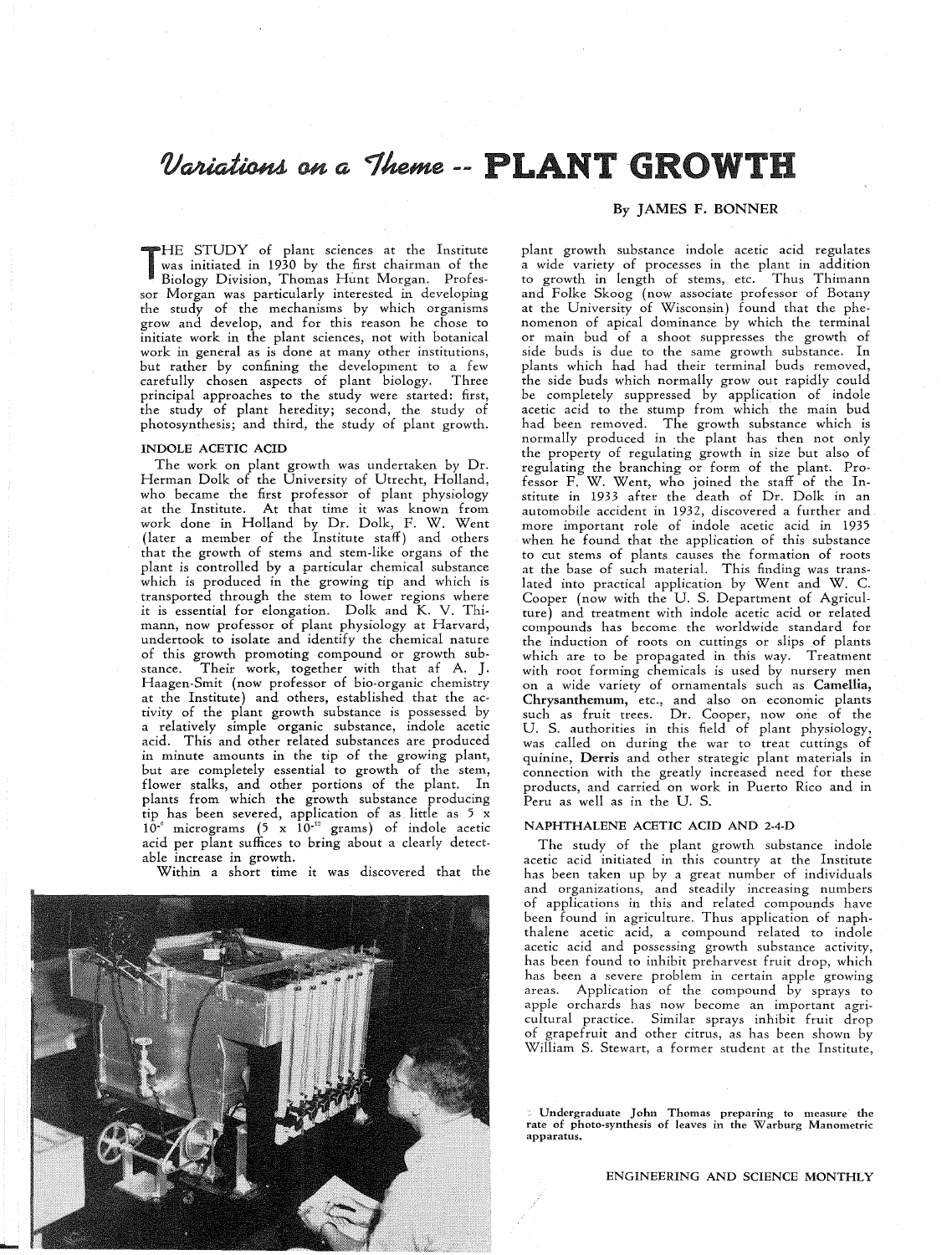UPPER: James Bonner culturing isolated plant roots. These roots are cut from the plants and are grown in nutrient solution for the purpose of finding which chemical substances are required in root growth. Here the roots are being cut into small fragments, each one of which will produce a new root. The flasks in the foreground contain flaxroots which have grown into pieces one meter or more long. The whole operation is carried out in an aseptic operating room. LOWER: Isolated roots grown in culture in nutrient solu· tion. Upper left two dishes-tomato roots; upper right two dishes-alfalfa roots; lower left two dishes-clover roots; lower right two dishes-pea roots. All roots have grown for one week, and have increased 10-15 em in length.

now assistant professor at the University of California. The compound 2-4 dichlorphenoxy acetic acid or 2-4-0, discovered as a product of work on plant growth substances, is highly toxic to some plants and is widely used as a weed killer. Dr. J. van Overbeek, formerly assistant professor at the Institute, now assistant director of the Institute for Tropical Agriculture at Mayaguez, Puerto Rico, has made an important application of this compound in combating weeds in sugar cane fields at a fraction of the cost required by hand weeding. Dr. Gladys King, now of the U. S. Department of Agriculture in New Orleans, has also made successful application of 2-4-0 to the control of water hyacinth in the Mississippi River. The agricultural applications of this basic work carried on at the Institute are thus quite large and it should be clear that basic advances in agricultural technique can be expected as a result of work on the fundamental aspects of plant growth.

#### ROOT GROWTH SUBSTANCES

One of the phases of plant development which have been much investigated at the Institute is the growth of the root system. This has been studied particularly by Professor James Bonner and by F. T. Addicott, assistant professor at the University of California. The root normally grows at the expense of substances formed in the leaves which are transported to the roots and which there take part in the increase of the root system. This problem has been studied by the technique of isolated root culture, in which short pieces of aseptic root are transferred to aseptic nutrient solution and there allowed to grow. The root fragment will grow normally and produce a branched and vigorous root system, provided that the usual inorganic salts (which would ordinarily be taken from the soil), sugar (as a source of energy) and certain root growth substances are all present. These root growth substances, like the stem growth substance, are needed in minute amounts, concentrations of the order of 0.1 mg per liter of nutrient. The root growth substances differ fundamentally from the indole acetic acid of the stem, however, and have in .fact been identified as vitamins of the B group. Thus, thiamin, the antineuritic vitamin, is required for the normal growth of all species of roots thus far investigated. This compound which is formed in the leaves of plants and translocated to the roots, here it is used in root growth, is also an essential component of the plant food eaten by the animal. The same is true of pyridoxin and niacin, two other vita-



mins, both formed. in the leaf and essential for root growth but also essential dietary components for the animal. The root lives then at the expense of the leaves, both as to food supply (sugar) and as to essential root growth substances. Through its supplying of these materials to the root, the leaf can in turn regulate the growth of the root and can in this way adjust the root system to the demands of the aboveground portion of the plant. Practical applications of our knowledge of the root growth substances have been found in the promotion of root growth of plants or cuttings in particular instances.

### LEAF GROWTH SUBSTANCES

Still another group of plant growth substances is represented by the factors which influence leaf growth. David Bonner, now assistant professor of Botany at Yale University, has studied leaf growth, using portions of excised immature leaves which were found to grow when placed in solutions containing sugar and extracts of leaves or seeds. The leaf or seed extracts contain a specific leaf growth promoting material which was identified as the compounds adenine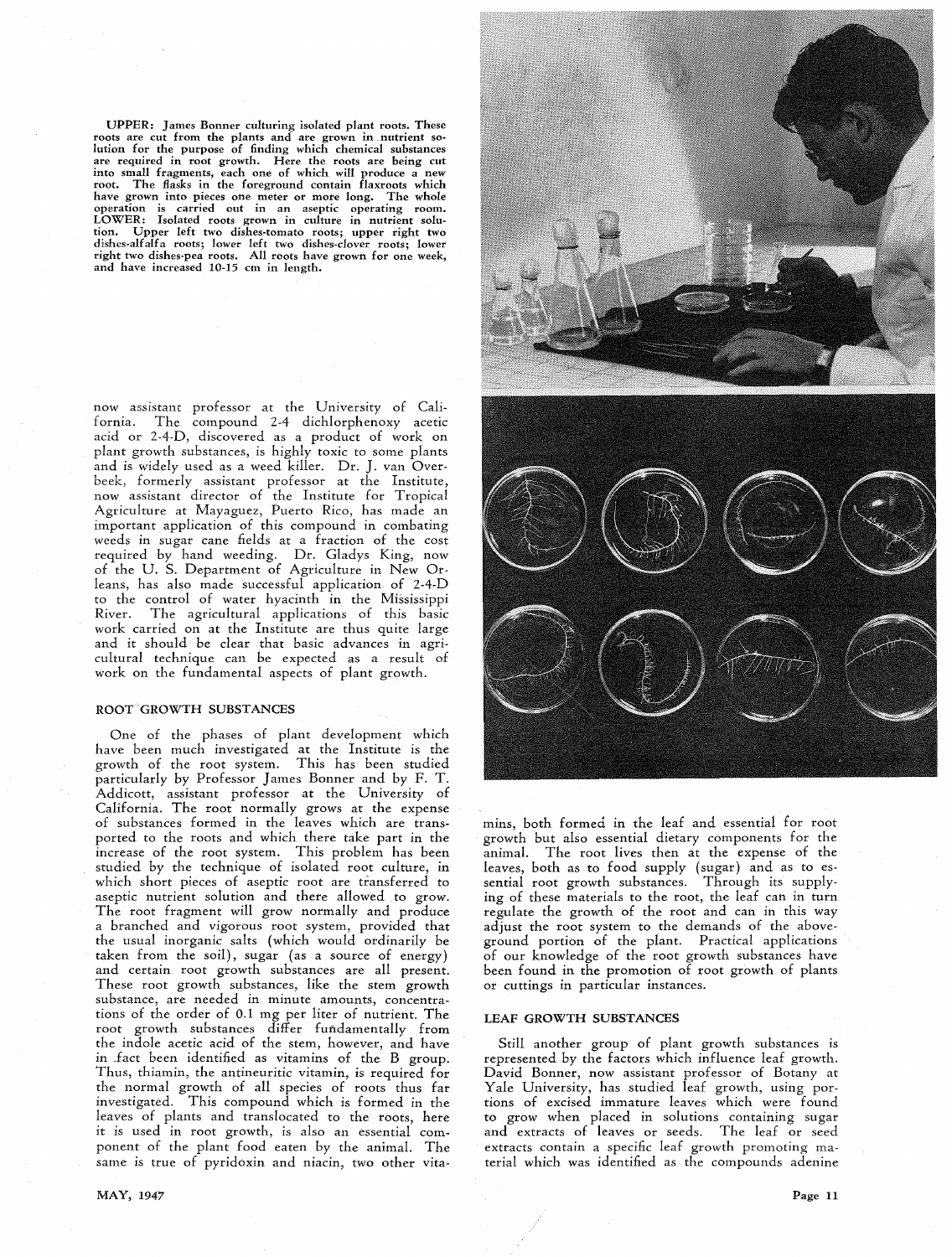

Research assistant Jean Campbell is carrying out a surgical operation on an excised plant embryo. The embryo is to be grown under aseptic conditions on antiseptic nutrient solution for the purpose of determin-ing the nutritive requirement of the young plant.

and hypoxanthine. These substances are produced in mature leaves and appear to act in regulating leaf growth in much the same way that the stem and root growth substances regulate their respective organs.

#### WOUND HEALING AND PLANT TUMORS

Wound healing is an important process in plants as it is in animals, and it has long been known that when plant cells are cut or otherwise injured they liberate substances which tend to promote the proliferation of adjoining uninjured cells. The chemistry of plant wound healing was taken up at the Institute by J. Bonner and A. J. Haagen-Smit, and by James English, Jr., now associate professor of chemistry at Yale University. A powerful wound substance was isolated in pure form and found to be decene dicarboxylic acid, a compound new to organic chemistry. Practical applications of this interesting substance still remain to be made.

The study of the cancer of animals has its counterpart in certain tumor-like growths of plants and it appears from work of Skoog and others that the growth of these plant tumors is closely related to indole acetic acid. Plant tumors, which develop on stems under certain conditions, can grow in aseptic culture in the absence of any added growth substance and can in fact produce indole acetic acid. Nontumorous normal stem also can grow in culture but apparently only if supplied with indole acetic acid. Thus the tumorous condition might appear to be connected with the ability of the tumor tissue to form its own supply of this growth substance, so that it grows independently rather than dependently and harmoniously with normal tissues. This apparent relation of the tumorous condition in plants to plant growth substances is a field of active investigation at the present time.

A picture of plant growth as controlled and integrated by internal secretions of the plant has begun to emerge as a result of the work discussed briefly above. Each part of the plant depends for its growth on particular compounds which it cannot synthesize but which it obtains from other organs. In this way integration of the growth of the several organs appears to be brought about. It would be of great interest to know in similar detail the physiology of the formation of flowers and fruits, and obviously such knowledge, together with the implied ability to influence and regulate flowering and fruit production, would be potentially of agricultural significance. Only a small beginning in the study of these complicated problems, however, has been made and the study of the growth substances involved in flowering and fruiting remains a challenging problem to plant physiology.

# MODE OF ACTION OF GROWTH SUBSTANCES

We have thus far taken up the growth of the plant from the standpoint of the relation of particular natural plant compounds to the expression of plant growth. Work actively under way at the Institute concerns the biochemistry of the growth substances, the way in which they carry out their striking growth effects. The growth substances thus far studied appear to enter into basic cellular reactions as components of enzyme systems. Thus thiamin, nicotinic acid, adenine, and pyridoxin all are known to be components of plant respiratory enzymes. The mode of action of indole acetic acid, on the contrary, has remained a mystery despite long continued study of the matter at the Institute and elsewhere. Recently enzyme systems, in which indole acetic acid participates in the plant, have been studied by James Bonner and S. G. Wildman. Enzyme systems for both the production and destruction of the growth substance have been separated and characterized. In addition a protein which appears to contain indole acetic acid as a constituent has been isolated from the plant and characterized as an enzyme. The study of the plant enzyme systems involved in growth may be expected to lead us to a new and deeper understanding of plant development and this biochemical phase of plant biology is being stressed at the Institute. Modern equipment and the best of facilities for plant enzyme and protein work are making it possible to make rapid progress in this new field.